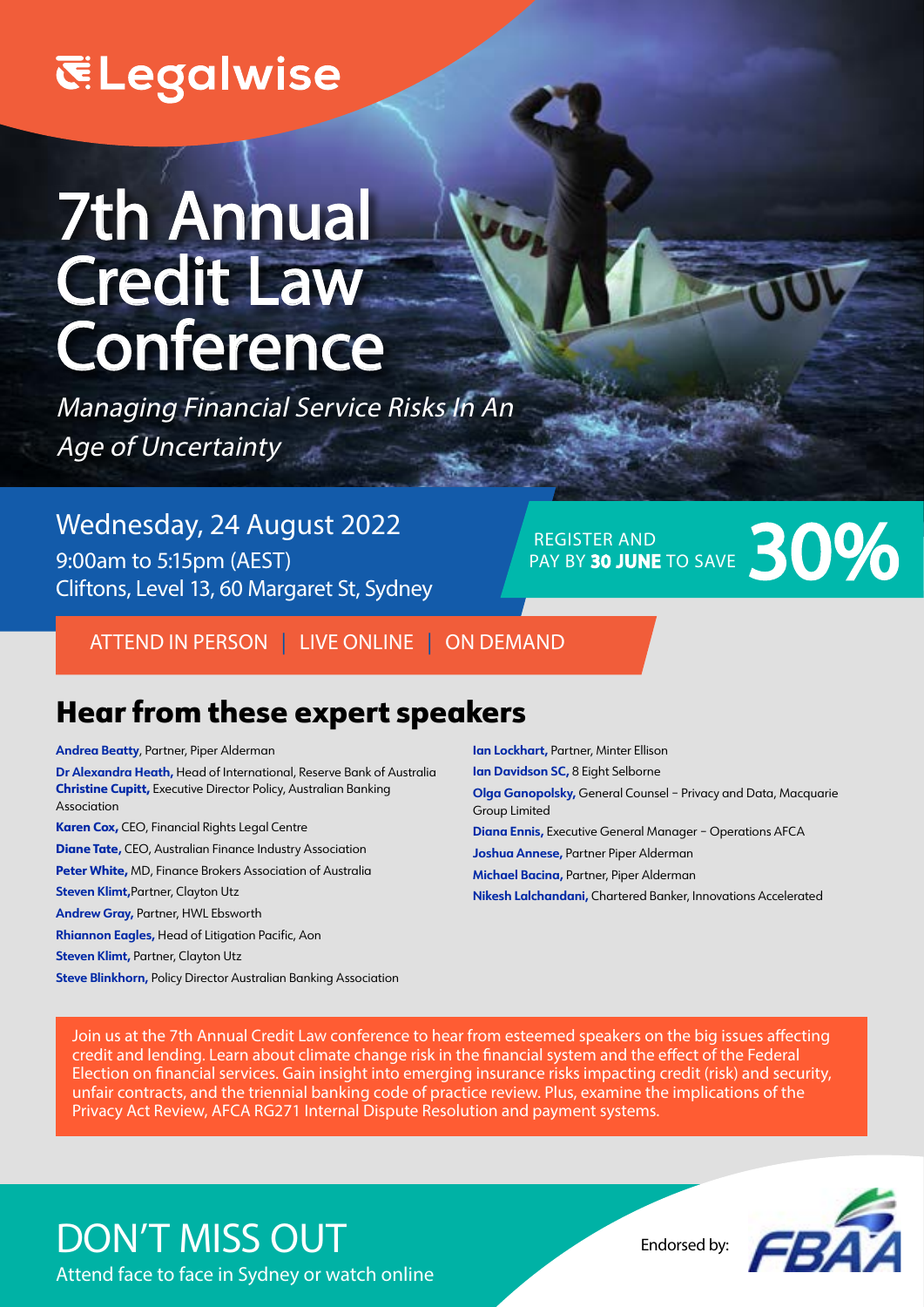### WEDNESDAY, 24 AUGUST 2022 228N07 9:00AM TO 5:15PM (AEST) Live from NSW  $\bullet$  3770

9:00am **Opening Comments by the Chair** Chair: **Andrea Beatty**, Partner, Piper Alderman



## 9:05am **Opening Keynote**

**Climate Change Risk in the Financial System**  Presented by **Dr Alexandra Heath**, Head of International, Reserve Bank of Australia

### **WHAT CHANGES THE ELECTION BRINGS TO CREDIT AND FINANCIAL SERVICES**

9:35am



**The Federal Election Is Over: What Does the Policy Agenda for Financial Services Look Like?**

Panel Discussion by

- **· Christine Cupitt,** Executive Director Policy, Australian Banking Association
- **· Karen Cox,** CEO, Financial Rights Legal Centre
- **· Diane Tate**, CEO, Australian Finance Industry Association
- **· Peter White,** MD, Finance Brokers Association of Australia
- Facilitator **Steven Klimt**, Partner, Clayton Utz





#### **Insurance: Emerging Risks Impacting Credit (risk) and Security**  This session is designed to be a practical session on emerging insurance risk impacting credit and security, with a particular focus on:

- **·** Climate
- **·** Cyber
- **·** Pandemic
- **·** AML/CTF

Presented by **Andrew Gray**, Partner, HWL Ebsworth and **Rhiannon Eagles**, Head of Litigation Pacific, Aon

### 10:35am **Networking & Morning Tea Break**

### **CONSUMER PROTECTION IN FINANCIAL SERVICES**

### 10:50am **Unfair Contract Terms: Risks and Complexities**

- **·** Impact of the civil penalty regime
- **·** Use of model clauses: does the jurisprudence assist
- **·** Tips and traps in drafting clauses
- **·** What is a legitimate commercial interest
- **·** ASIC activity in relation to non-bank lenders

Presented by **Steven Klimt**, Partner, Clayton Utz

11:50am



#### **Triennial Banking Code of Practice Review**

- **·** The Roadmap and next steps
- **·** Outline of the process
- **·** Stakeholder ecosystem
- **·** Key recommendations and opportunities from the Review
- **·** Opportunities to strengthen consumer protection for Small business , Vulnerable consumers, Aboriginal & Torres Strait Islander customers, Financial assistance, financial difficulty, financial hardship, Comprehensive credit reporting, Role of IDR and EDR
- **·** Opportunities to simplify for consumers
- **·** Continued focus on a clear, concise and accessible Code
- **·** Reinforce the Code objectives, enforceability of commitments and consumer rights in complaints handling
- **·** Remove unnecessary duplication and complexity
- **·** Emerging themes

Presented by **Steve Blinkhorn**, Policy Director, Australian Banking Association and **Ian Lockhart**, Partner, Minter Ellison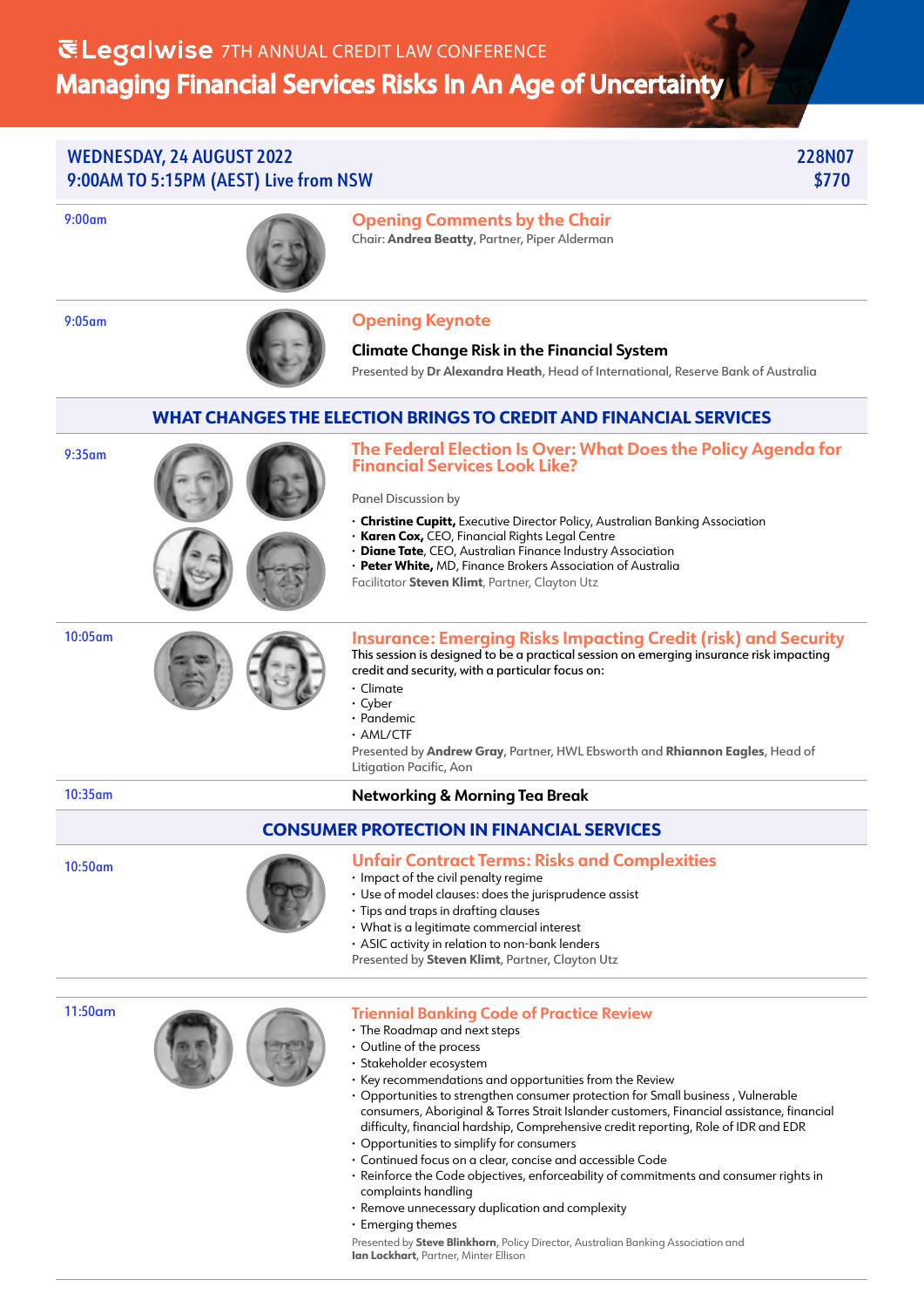#### 1:45pm

#### 12:50 pm **Networking & Lunch Break**

#### **Cases Update**

- **·** Unconscionability: *Stubbings v Jams* No 2 [2022] HCA 6; (2022) 96 ALJR 271
- **·** Engagement with AFCA in the external dispute resolution process: *Notesco Pty Ltd v AFCA* [2022] NSWSC 285 and *DH Flinders Pty Limited v AFCA* [2020] NSWSC 1690
- **·** ASIC predatory lending/consumer protection proceedings
- **·** Other new developments

Presented by **Ian Davidson SC**, 8 Eight Selborne

#### 3:15pm **Networking & Refreshment Break**

#### **Privacy Act Review, Practical Guidance on How to Align with the GDPR Requirements**

The review of the Privacy Act was announced as part of the government's response to the Australian Competition and Consumer Commission's Digital Platforms Inquiry and promises to deliver a set of reforms "to ensure privacy settings empower consumers, protect their data and best serve the Australian economy". The terms of reference anticipates ambitious and far-reaching reforms, including changing the definition of personal information, introducing new regulatory powers and means of enforcement, and new remedies and causes of actions.

Many of the issues under consideration have been drawn from the lessons provided by the now four year old, General Data Protection Regulation (GDPR), still a high water mark and a bench mark for many new and updated privacy regimes.

Explore the issues pertinent to credit providers such as:

- **·** The definition of personal information and data and impact on analytics and related data processes
- **·** Consent and when is valid and appropriate
- **·** The extraterritorial scope of the GDPR and impact on provision of credit and related services
- **·** Cross border requirements and recent decisions of the European Court of Justice and enforcement activities undertaken by some of the data protection authorities in the EU

Presented by **Olga Ganopolsky**, General Counsel – Privacy and Data, Macquarie Group Limited

#### 3:15pm **Afternoon Tea Break**

3:35pm



#### **AFCA RG271 Internal Dispute Resolution Update**

- **·** AFCA's role
- **·** AFCA's alignment with ASIC RG 271 Internal Dispute Resolution (IDR)
- **·** Complaint trends and volumes
- **·** Best practice IDR: What can financial firms do to prevent matters escalating to AFCA
- **·** Identification and management of systemic issues
- **·** Treasury's Independent Review of AFCA & AFCA's response

Presented by **Diana Ennis**, Executive General Manager – Operations AFCA

4:05pm





#### **A New Payments Ecosystem: A Greater Role for Regulators and Government?**

- **·** Update on Review of the Australian Payments System post the Federal Election
- **·** Digital wallets: de-centralised v centralised
- **·** CBDC: is this the emerging new payments system?
- **·** Expansion of the Consumer Data Right: emerging intermediaries
- **·** Cryptocurrencies: Crypto Asset Secondary Service Providers (CASSPrs) whereto from here?
- **·** BNPL regulation: to be or not to be
- **·** De-banking
- **·** An international v a local approach

Presented by **Joshua Annese**, Partner Piper Alderman, **Michael Bacina**, Partner, Piper Alderman and **Nikesh Lalchandani**, Chartered Banker, Innovations Accelerated



# ATEND AND EARN 7 CPD UNITS IN SUBSTANTIVE LAW

2:45pm